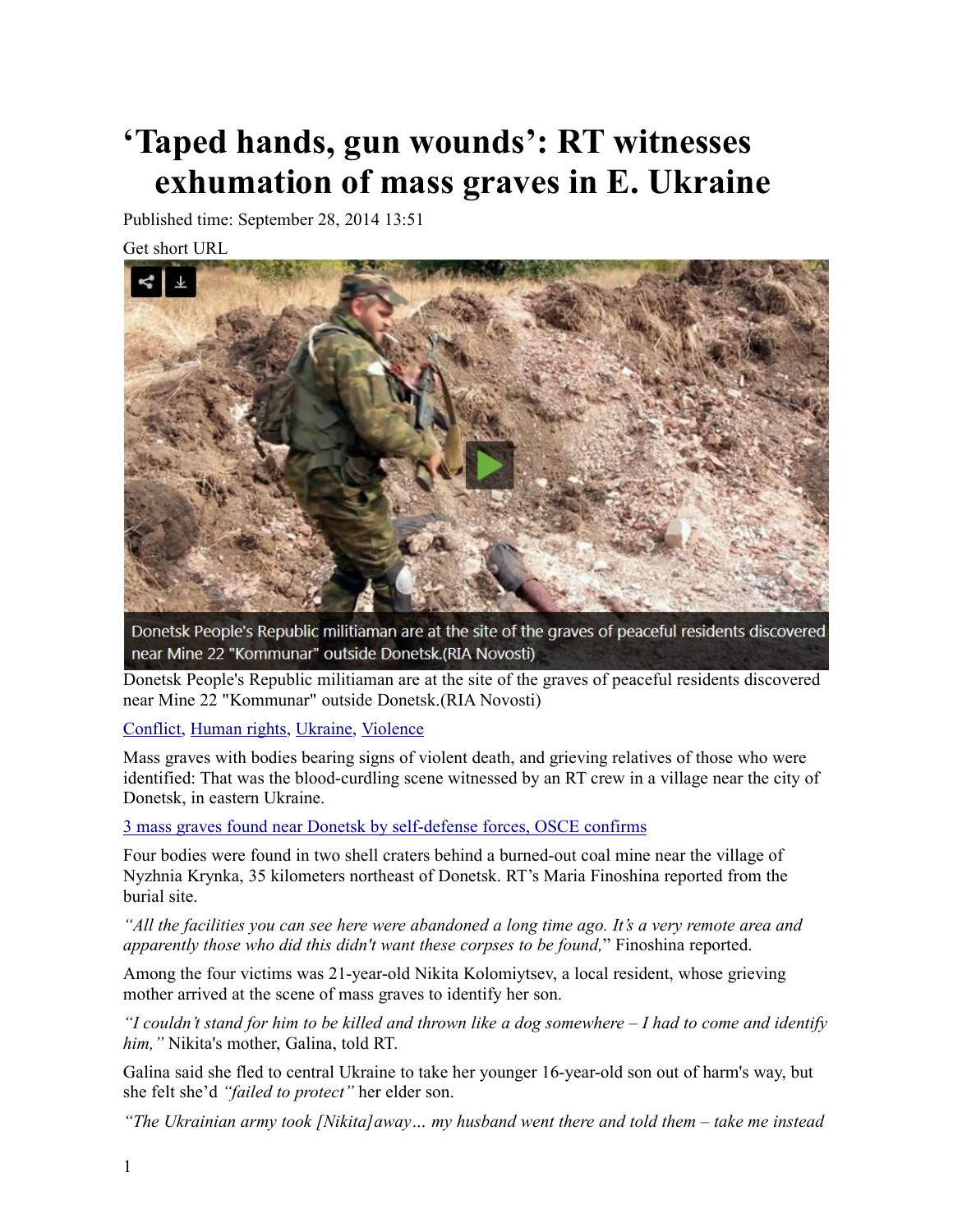of my son. But they said they had taken him for a further prisoner swap."



RT Maria Finoshina has managed to reach the burial site near the village of Nyzhnia Krynka, 35 kilometers north-east of the city of Donetsk (screenshot from RT video)

Galina was waiting for him to be exchanged and brought home, but he never returned to his mother.

"No one exchanged anybody for anybody. They just shot them dead here outside the village and *threw them into the ground... like dogs,* " she added, sobbing.

Russia calls for int'l probe into Ukraine burials with signs of execution

According to Konstantin Gerasimenko, chief medical examiner, "all four victims – they are all male  $-$  have multiple gunshot wounds to head and body."

"Their hands were taped behind their backs. Some of them were only in their underwear," he said.

RT's crew also visited another burial area that the OSCE monitors discovered, located just 3 kilometers from the first site.

Initially the grave looked like a mound, with five names written on a plaque on top of it, all in Russian. The officials were not able to reach the area as it was mined. They have only started the exhumation now.

One of those who took part in the exhumation told RT that they have found five bodies, which have already started decomposing.

The plaque on top of the grave had four names on it, and a space for a fifth name, which was blank, with only a number there.

All four names had the victims' dates of birth and death. The dates of death were all the same -August 27. An inscription on the plague reads: "Died for Putin's lies."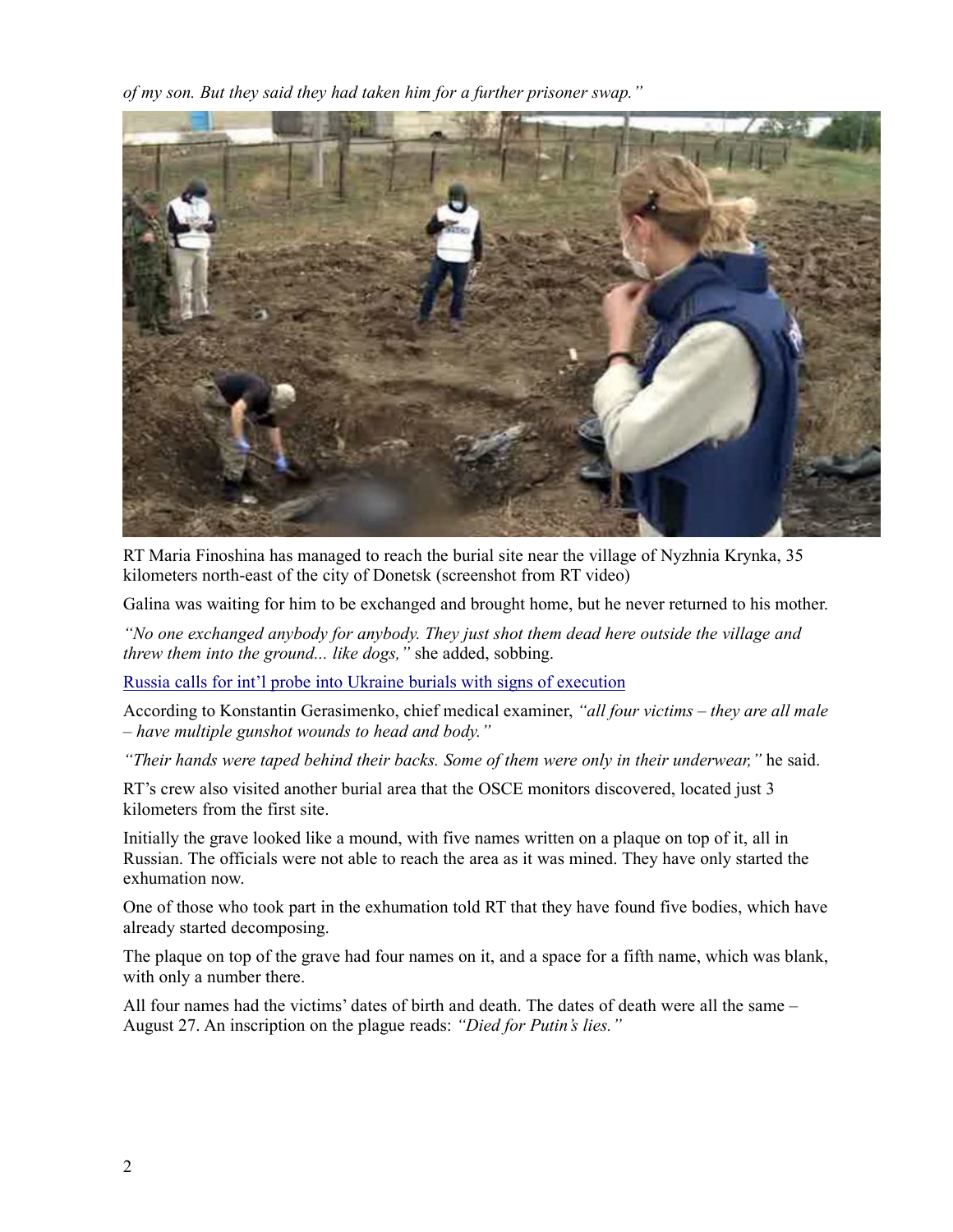

Screenshot from RT video

RT tried to find any eyewitnesses who could throw light on the incident.

"I know nothing," said a local resident, "Ukraine troops came here and they asked us to leave and *we fled... we just came back recently.'* 

According to Evgeniy, another local resident, "a camouflaged car with people from the selfproclaimed Donetsk People's Republic (DNR) inside came here  $-$  and all of them were gunned *down at short range.*"

The discovery of the graves was made on Sept. 23 by DNR forces who were responding to information given to them by locals, who said that the mass graves had been dug by Ukrainian government forces.

Two days before the bodies were discovered, Ukraine National Guard forces were stationed in the area, the locals reported.

On Friday, the OSCE Special Monitoring Mission in Ukraine confirmed that militia forces found three unmarked graves allegedly containing many bodies. Two of them were located in the Komunar coal mine,